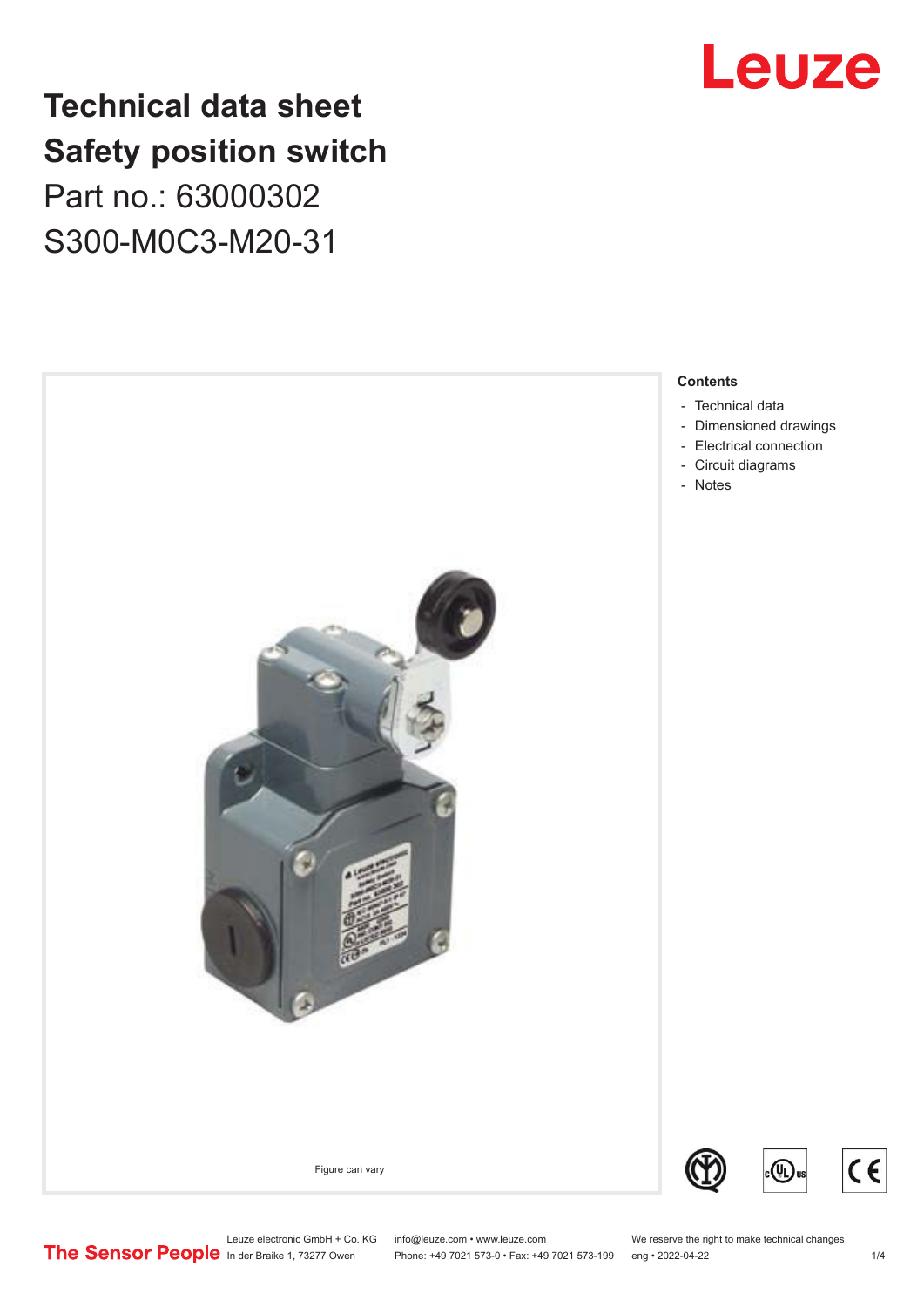## <span id="page-1-0"></span>**Technical data**

# Leuze

#### **Basic data Series** S300 **Functions Functions** Integration in control circuits up to category 4 in accordance with EN ISO 13849-1 Locking device without guard interlocking according to EN ISO 14119 **Characteristic parameters Mission time T<sub>M</sub>** 20 years, EN ISO 13849-1 **B10**<sup>d</sup> 40,000,000 number of cycles **Electrical data Usage category at DC 13** Ue / le: 24 V / 6 A, 125 V / 1.1 A, 250 V / 0.4 A, EN 60947-5-1 **Usage category at AC 15** Ue / Ie: 250 V / 6 A, 400 V / 4 A, 500 V / 1 A, EN 60947-5-1 **Contact allocation** 1NC + 1NO **Contact opening** Force-fit **Short circuit protected** 500 V, 10 A, type aM, IEC 60269-1 **Contact protection** Earthing **Performance data Rated insulation voltage** 500 V AC, 600 V DC **Conventional thermal current, max.** 10 A **Connection Number of connections** 1 Piece(s) **Number of cable entries** 3 Piece(s)

| Number of cable entries | 3 Piece(s)         |
|-------------------------|--------------------|
| <b>Connection 1</b>     |                    |
| <b>Function</b>         | Contact connection |

**Type of connection** Terminal **Type of terminal** Screw terminal **No. of pins** 4 -pin

**Cable properties Connection cross sections** 1 x 0.5 mm<sup>2</sup> to 2 x 2.5 mm<sup>2</sup>, wire

**Mechanical data**

| Design                                          | Cubic                                                          |
|-------------------------------------------------|----------------------------------------------------------------|
| Dimension (W x H x L)                           | 56 mm x 33 mm x 88 mm                                          |
| <b>Housing material</b>                         | Metal                                                          |
| Metal housing                                   | <b>ZAMAK</b>                                                   |
| <b>Electrical contact material</b>              | Silver alloy                                                   |
| Net weiaht                                      | 300q                                                           |
| <b>Housing color</b>                            | Gray                                                           |
| <b>Type of fastening</b>                        | Through-hole mounting                                          |
| Type of cable entry                             | $M20 \times 1.5$                                               |
| Switch type                                     | Interlock device without guard<br>interlocking, ISO 14119      |
| <b>Switching principle</b>                      | Snap-action contact                                            |
| <b>Switching direction</b>                      | <b>Both sides</b>                                              |
|                                                 | One side                                                       |
| <b>Approach actuation directions</b>            | $360^\circ$                                                    |
|                                                 | 4 x side $(90^\circ)$                                          |
| Approach speed with angle of<br>approach of 15° | $0.00007$ 2.5 m/s                                              |
| Approach speed with angle of<br>approach of 30° | $0.000071.5$ m/s                                               |
| Approach speed with angle of<br>approach of 45° | $0.00007$ 1 m/s                                                |
| Approach speed with angle of<br>approach of 60° | $0.000070.75$ m/s                                              |
| <b>Mechanical life time</b>                     | 20,000,000 actuation cycles, IEC 6047-<br>5-1 switching cycles |
| Actuation frequency, max.                       | 3.600 per hour. IEC 6047-5-1                                   |
| <b>Actuator</b>                                 | Roll actuator with lever                                       |
| <b>Actuator width</b>                           | $20 \text{ mm}$                                                |
| <b>Actuator length</b>                          | 40 mm                                                          |
| Actuation force, min. (torque)                  | 0.1 N·m                                                        |
| <b>Actuator mount</b>                           | Long                                                           |
| <b>Environmental data</b>                       |                                                                |
| Ambient temperature, operation                  | $-2580 °C$                                                     |
| Degree of contamination                         | 3. EN 60947-1                                                  |
| <b>Certifications</b>                           |                                                                |
| Degree of protection                            | IP 67                                                          |
| <b>Certifications</b>                           | c UL US                                                        |

#### **Classification**

| <b>Customs tariff number</b> | 85369095 |
|------------------------------|----------|
| <b>ECLASS 5.1.4</b>          | 27272601 |
| <b>ECLASS 8.0</b>            | 27272601 |
| <b>ECLASS 9.0</b>            | 27272601 |
| ECLASS 10.0                  | 27272601 |
| <b>ECLASS 11.0</b>           | 27272601 |
| ECLASS 12.0                  | 27272601 |
| <b>ETIM 5.0</b>              | EC000030 |
| <b>ETIM 6.0</b>              | EC000030 |
| <b>ETIM 7.0</b>              | EC000030 |

IMQ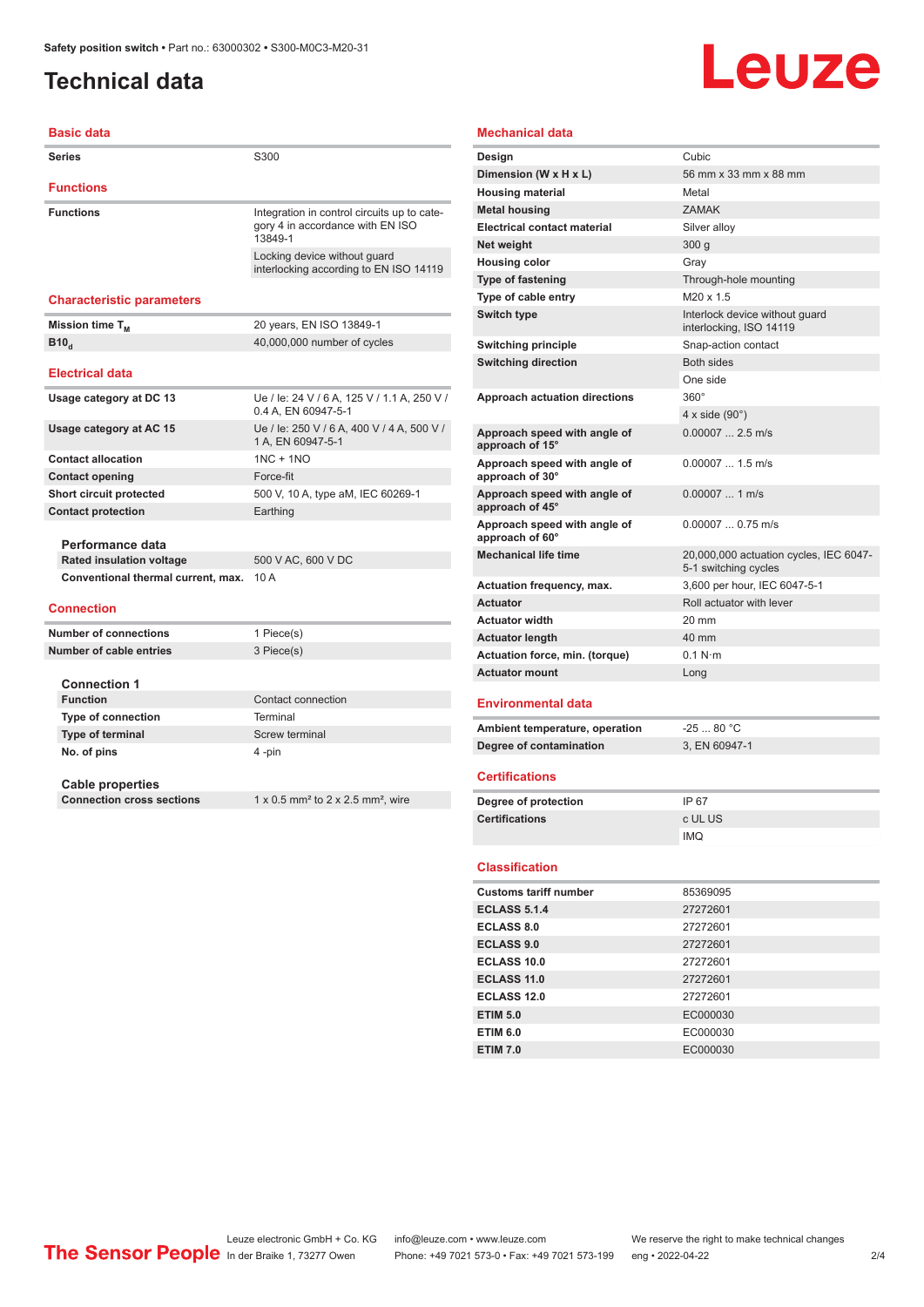### <span id="page-2-0"></span>**Dimensioned drawings**

All dimensions in millimeters



## **Electrical connection**

#### **Connection 1**

| <b>Function</b>           | Contact connection |
|---------------------------|--------------------|
| <b>Type of connection</b> | Terminal           |
| Type of terminal          | Screw terminal     |
| No. of pins               | $4$ -pin           |
|                           |                    |

#### **Terminal Assignment**

| 21 | <b>NC</b> |  |
|----|-----------|--|
| 22 | <b>NC</b> |  |
| 13 | <b>NO</b> |  |
| 14 | <b>NO</b> |  |

## **Circuit diagrams**